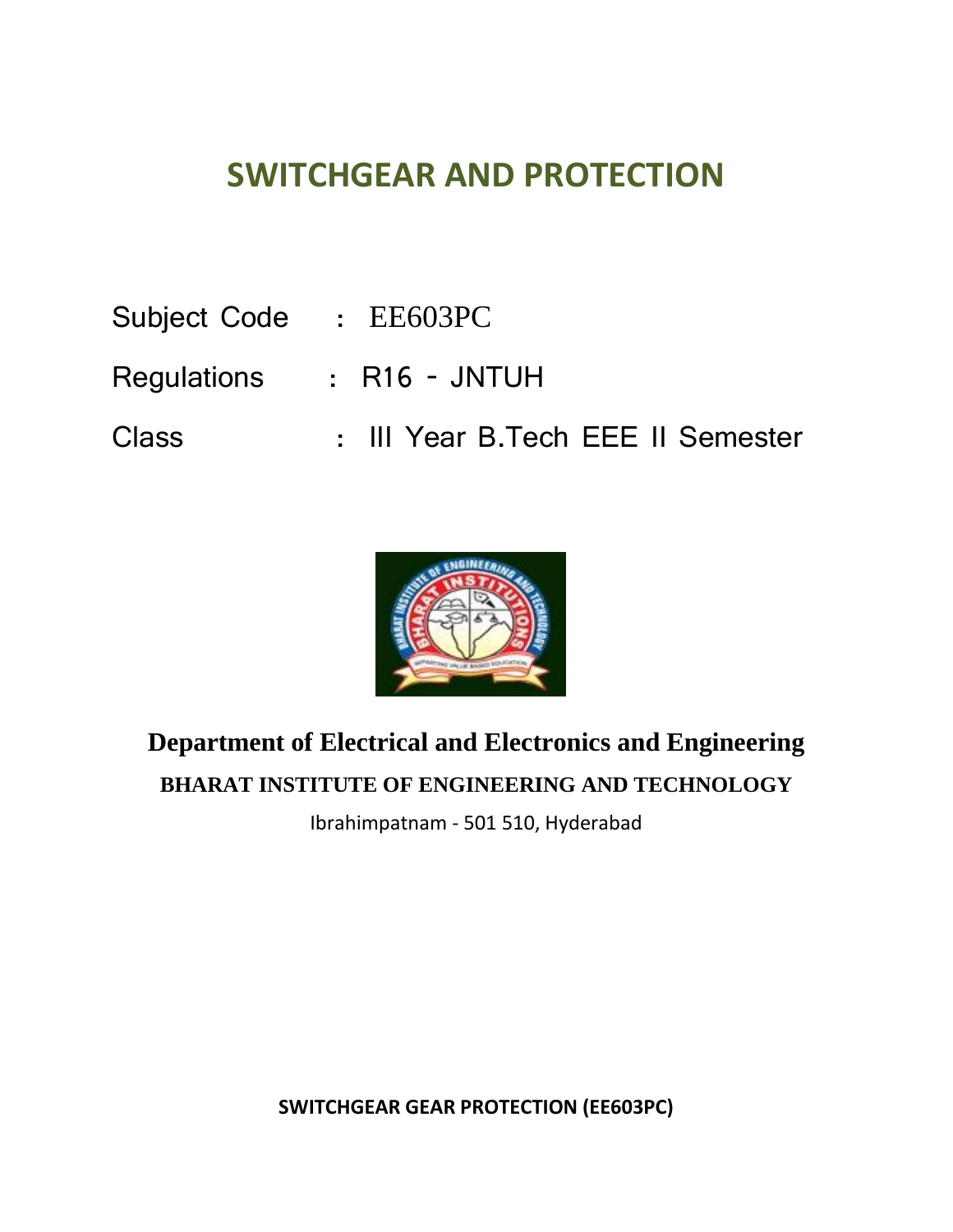## **I. OBJECTIVE AND RELEVANCE:**

The main objective of this subject is to understand and to know the following concepts:

- <sup>1</sup> To understand the types of Circuit breakers and relays for protection of Generators, Transformers and feeder bus bar from Over voltages.
- $\ddot{\phantom{1}}$  To describe the important of neutral grounding for overall protection.
- To analyses the phenomenon of over Voltage and its classification.

## **II. PREREQUISITES:**

The knowledge of following subjects is essential to understand this subject:

- Power Systems I.
- Power Systems II.

## **III. COURSE OUTCOME:**

| S.No           | <b>Description</b>                                                                                                                                 | <b>Bloom's Taxonomy Level</b>                                                                 |
|----------------|----------------------------------------------------------------------------------------------------------------------------------------------------|-----------------------------------------------------------------------------------------------|
|                | Understand the types of Circuit breakers and choice of<br>Relays for appropriateprotection of power system<br>equipment.                           | Knowledge, Understand<br>(Level 1, Level 2)                                                   |
| $\overline{2}$ | Understand various types of Protective devices in Electrical<br>Power Systems.                                                                     | Knowledge, Understand,<br>(Level 1, Level 2)                                                  |
| 3              | Interpret the existing transmission voltage levels and<br>various means to protect the system against over voltages.                               | Knowledge, Understanding,<br>Applying, Analyzing<br>(Level 1, Level 2, Level 3,<br>Level $4)$ |
| $\overline{A}$ | Understand the importance of Neutral Grounding, Effects<br>of Ungrounded Neutral grounding on system performance,<br><b>Methods and Practices.</b> | Knowledge, Understanding,<br>Applying, Analyzing<br>(Level 1, Level 2, Level 3,<br>Level $4)$ |

## **IV. HOW PROGRAM OUTCOMES ARE ASSESSED:**

|                 | <b>Program Outcomes (PO)</b>                      | <b>Level</b> | <b>Proficiency</b><br>assessed by |
|-----------------|---------------------------------------------------|--------------|-----------------------------------|
|                 | <b>Engineering Knowledge:</b> Apply the knowledge |              |                                   |
| PO <sub>1</sub> | mathematics,<br>engineering<br>science,<br>of     | 3            | <b>Assignments</b>                |
|                 | fundamentals, and an engineering specialization   |              |                                   |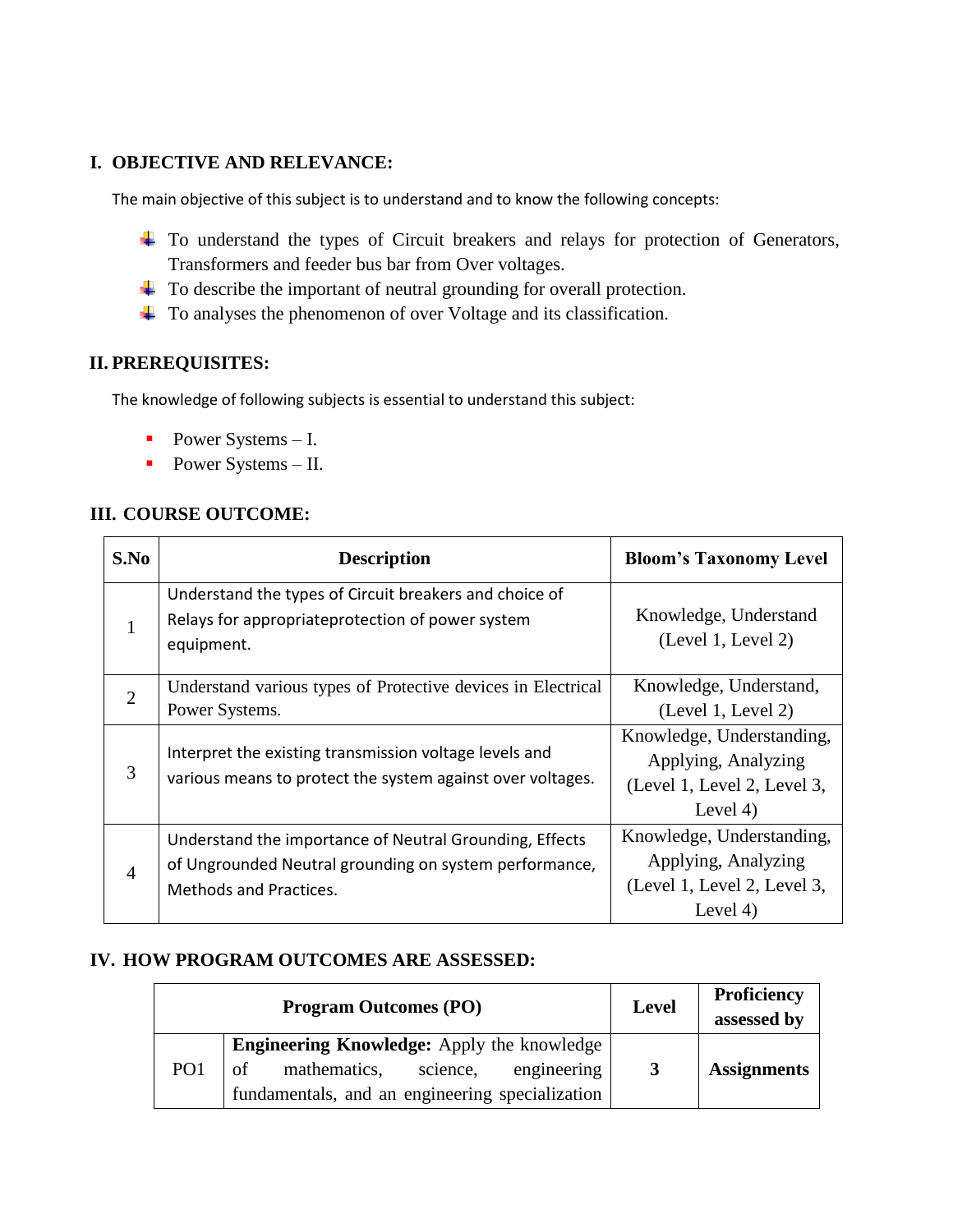|                 | solution of complex engineering<br>to the                                                                                                                                                                                                                                                            |                |                    |
|-----------------|------------------------------------------------------------------------------------------------------------------------------------------------------------------------------------------------------------------------------------------------------------------------------------------------------|----------------|--------------------|
|                 | problems.                                                                                                                                                                                                                                                                                            |                |                    |
| PO <sub>2</sub> | Problem Analysis: Identify, formulate, review<br>literature,<br>research<br>and<br>analyze<br>complex<br>engineering problems reaching substantiated<br>conclusions<br>using<br>first<br>principles<br>of<br>mathematics, natural sciences, and engineering<br>sciences.                             | 3              | <b>Assignments</b> |
| PO <sub>3</sub> | Design/Development Analysis: Design solutions<br>for complex engineering problems and design<br>system components or processes that meet the<br>specified needs with appropriate consideration<br>for the public health and safety, and the cultural,<br>societal, and environmental considerations. | $\overline{2}$ | <b>Assignments</b> |
| PO <sub>4</sub> | <b>Investigations</b><br><b>Conduct</b><br>of<br><b>Complex</b><br>Problems: Use research-based knowledge and<br>methods<br>including<br>design<br>research<br>of<br>experiments, analysis and interpretation of data,<br>and synthesis of the information to provide valid<br>conclusions.          | $\overline{2}$ | <b>Assignments</b> |
| PO <sub>5</sub> | Modern Toll Usage: Create, select, and apply<br>appropriate techniques, resources, and modern<br>engineering and IT tools including prediction<br>and modeling to complex engineering activities<br>with an understanding of the limitations.                                                        |                |                    |
| PO <sub>6</sub> | The Engineer and Society: Apply reasoning<br>informed by the contextual knowledge to assess<br>societal, health, safety, legal and cultural issues<br>and the consequent responsibilities relevant to<br>the professional engineering practice.                                                      | $\overline{2}$ | <b>Assignments</b> |
| PO <sub>7</sub> | Environment and Sustainability: Understand<br>the impact of the professional engineering<br>solutions in societal and environmental contexts,<br>and demonstrate the knowledge of, and need for<br>sustainable development.                                                                          | $\mathbf{2}$   |                    |
| PO <sub>8</sub> | Ethics: Apply ethical principles and commit to<br>professional ethics and responsibilities<br>and<br>norms of the engineering practice.                                                                                                                                                              |                |                    |
| PO <sub>9</sub> | <b>Individual</b><br>and<br><b>Team</b><br>Work:<br>Function<br>effectively as an individual, and as a member or                                                                                                                                                                                     |                |                    |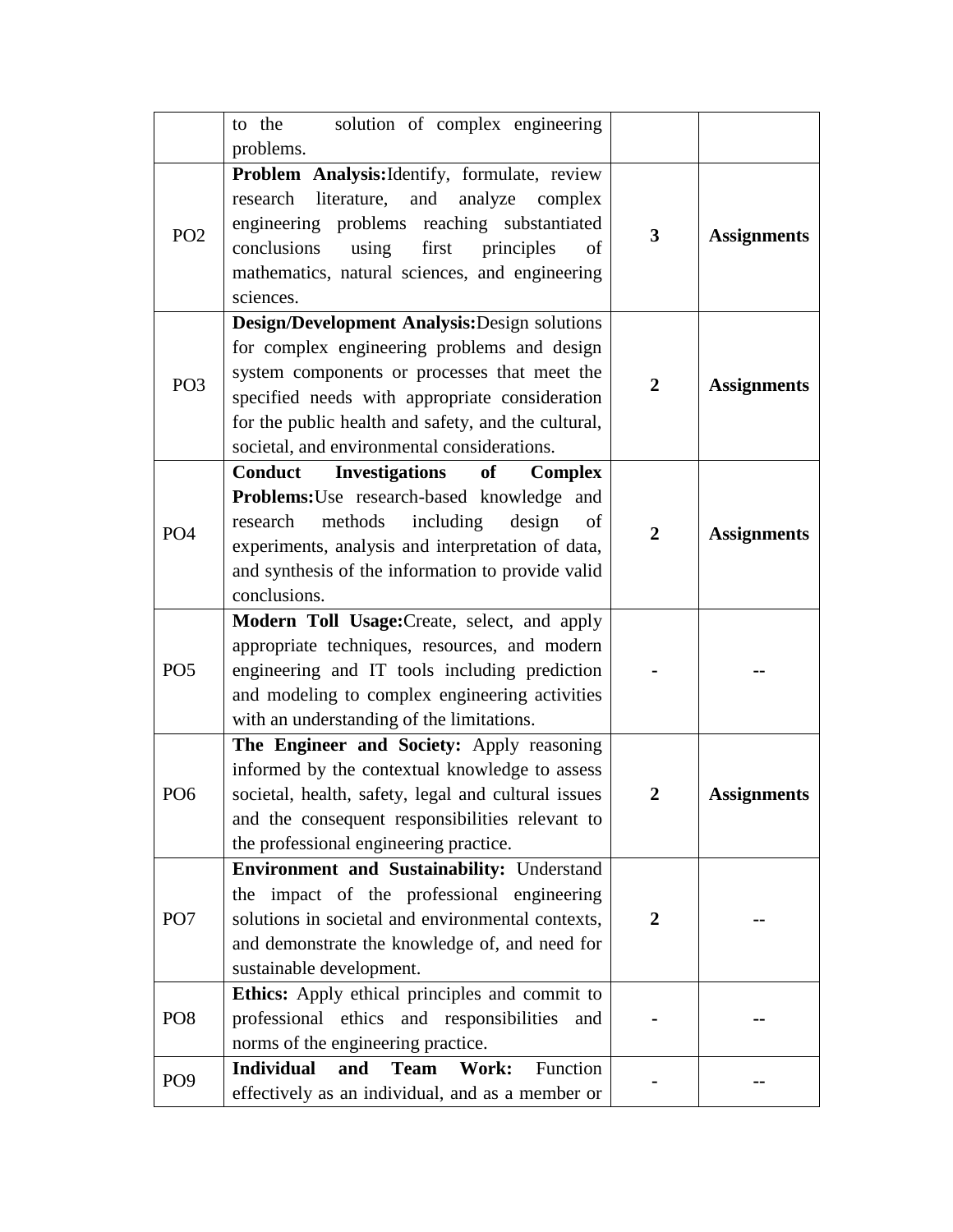|             | leader in diverse teams, and in multidisciplinary                                                                                                                                                                                                                                                                      |   |                 |
|-------------|------------------------------------------------------------------------------------------------------------------------------------------------------------------------------------------------------------------------------------------------------------------------------------------------------------------------|---|-----------------|
|             | settings.                                                                                                                                                                                                                                                                                                              |   |                 |
| <b>PO10</b> | Communication: Communicate effectively on<br>complex engineering activities with the<br>engineering community and with society at large,<br>such as, being able to comprehend and write<br>effective reports and design documentation,<br>make effective presentations, and give and<br>receive clear<br>instructions. |   |                 |
|             | <b>Management</b><br>Project<br>and                                                                                                                                                                                                                                                                                    |   |                 |
| <b>PO11</b> | <b>Finance:</b> Demonstrate<br>knowledge<br>and<br>understanding of the engineering<br>and<br>management principles and apply these to one's<br>own work, as a member and leader in a team, to<br>manage projects and in multidisciplinary<br>environments.                                                            |   |                 |
| <b>PO12</b> | Life-long Learning: Recognize the need for,<br>and have the preparation and ability to engage in<br>independent and life-long learning in the<br>broadest context of technological change.                                                                                                                             | 2 | <b>Research</b> |

**1: Slight (Low) 2: Moderate (Medium) 3: Substantial (High) -: None**

# **V. HOW PROGRAM SPECIFIC OUTCOMES ARE ASSESSED:**

|                  | <b>Program Specific Outcomes (PSO)</b>                                                                                                                        | <b>Level</b> | Proficiency<br>assessed by      |
|------------------|---------------------------------------------------------------------------------------------------------------------------------------------------------------|--------------|---------------------------------|
| PSO <sub>1</sub> | Talented to analyze, design, and implement electrical<br>$\&$ electronics systems and deal with the rapid pace of<br>industrial innovations and developments. | 3            | Lectures,<br><b>Assignments</b> |
| PSO <sub>2</sub> | Skillful to use application and control techniques for<br>research and advanced studies in Electrical &<br>Electronics Engineering domain.                    | 3            | Lectures,<br><b>Assignments</b> |

**1: Slight (Low) 2: Moderate (Medium) 3: Substantial (High) -: None**

# **VI. SYLLABUS:**

**JNTUH SYLLABUS**

UNITI–**Introduction to Circuit Breakers:**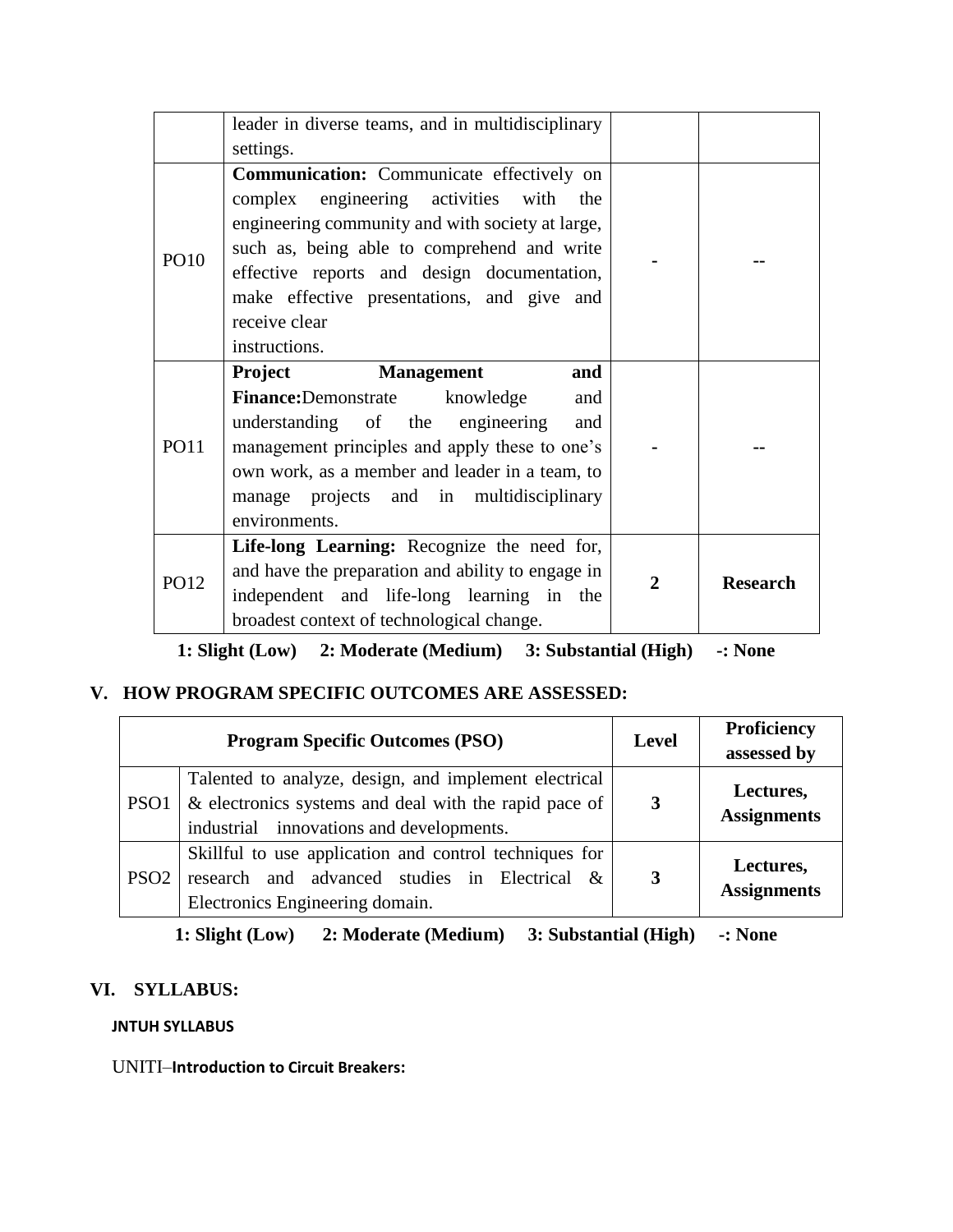Circuit Breakers: Elementary principles of arc interruption, Recovery, Restriking Voltage and Recovery voltages. - Restriking Phenomenon, Average and Maximum RRRV, Numerical Problems - Current Chopping and Resistance Switching - CB ratings and Specifications: Types and Numerical Problems. – Autoreclosures.

Description and Operation of following types of circuit breakers: Minimum Oil Circuit

## breakers, Air Blast Circuit Breakers, Vacuum, and SF6 circuit breakers UNITII – **Electromagnetic and Static Relays:**

Principle of Operation and Construction of Attracted armature, Balanced Beam, induction Disc and Induction Cup relays. Types of Over Current Relays: Instantaneous, DMT and IDMT types.Application of relays: Over current/ under voltage relays, Direction relays, Differential, Relays and Percentage Differential Relays.Universal torque equation, Distance relays: Impedance, Reactance, and Mho and Off-Set, Mho relays, Characteristics of Distance Relays and Comparison. Static Relays: Static Relays verses Electromagnetic Relays.

## UNITIII – **Protection of Power Equipment:**

Protection of generators against Stator faults, Rotor faults, and Abnormal Conditions. Restricted Earth fault and Inter-turn fault Protection. Numerical Problems on % Winding Unprotected.

Protection of transformers: Percentage Differential Protection, Numerical Problem on Design

of CT s Ratio, Buchholtz relay Protection.

Protection of Lines: Over Current, Carrier Current and Three-zone distance relay protection

using Impedance relays. Translay Relay.

Protection of Bus bars – Differential protection.

## UNIT IV –**Neutral Grounding:**

Grounded and Ungrounded Neutral Systems. - Effects of UngroundedNeutral on system performance. Methods of Neutral Grounding: Solid, Resistance, Reactance- Arcing Grounds and Grounding Practices.

#### UNIT V –**Protection Against Overvoltages:**

Generation of Over Voltages in Power Systems.- Protection against Lightning Over Voltages - Valve type and Zinc-Oxide Lighting Arresters - Insulation Coordination -BIL, Impulse Ratio, Standard Impulse Test Wave, Volt-Time Characteristics.

#### **GATE SYLLABUS:**

Power generation concepts, ac and dc transmission concepts, Models and performanceof transmission lines and cables, Series and shunt compensation, Electric field distributionand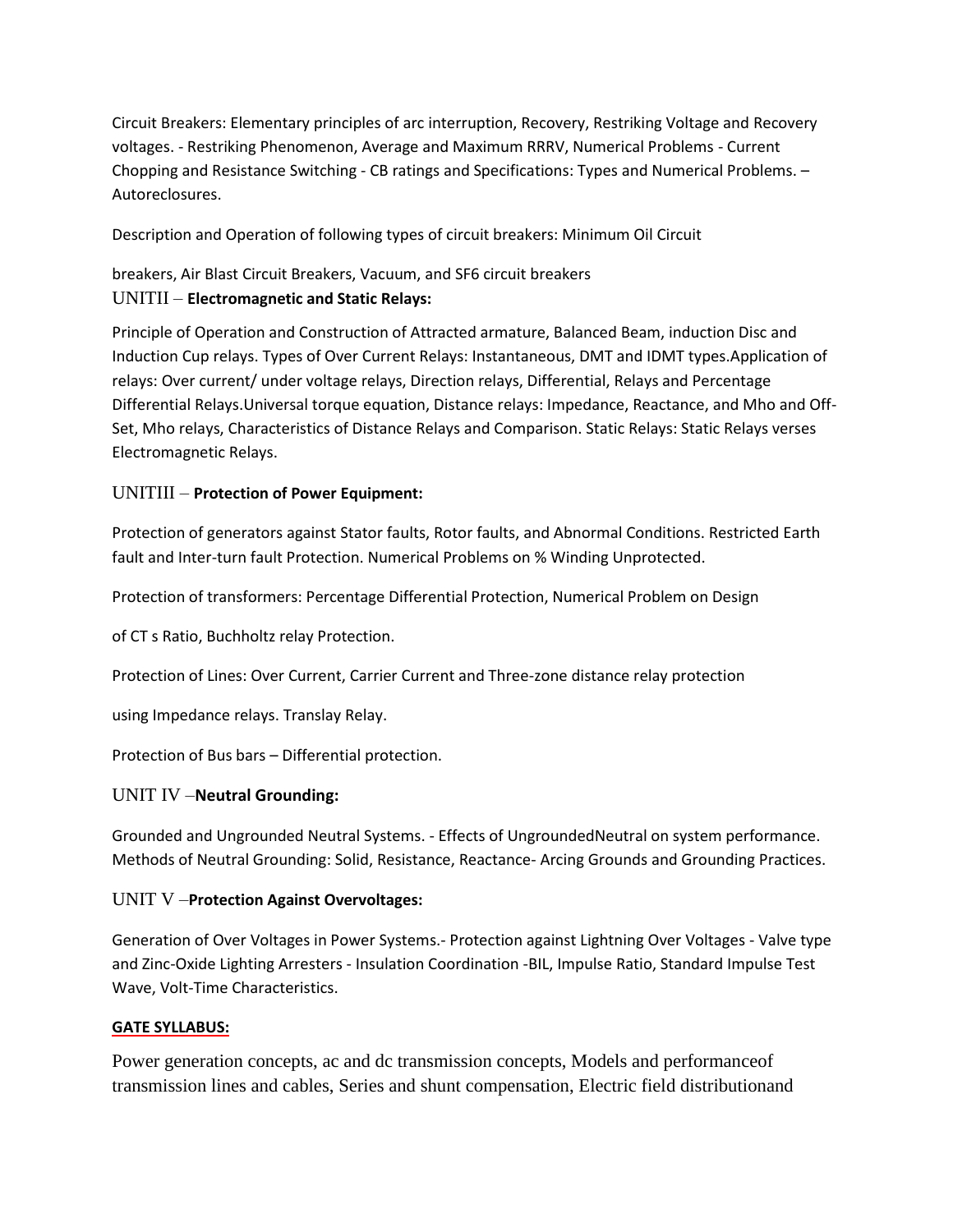insulators, Distribution systems, **Per**‐**unit quantities,Bus admittance matrix, Gauss-Seidel and Newton-Raphson load flow methods,** Voltage and Frequency control, Powerfactor correction, **Symmetrical components, Symmetrical and unsymmetrical fault analysis,**Principles of over‐current, differential and distance protection; Circuit breakers, **System stability concepts, Equal area criterion.**

# **IES SYLLABUS:**

Basic power generation concepts, steam, gas and water turbines, transmission line models and performance, cable performance, insulation, corona and radio interference, power factor correction, **symmetrical components, fault analysis,**principles of protection systems, basics of solid-state relays and digital protection; Circuit breakers, Radial and ring-main distribution systems,

## **SUGGESTED BOOKS:**

#### **TEXT BOOKS:**

1. "Badri Ram , D. N Viswakarma", "Power System Protection and Switchgear", TMH Publications, 2011

2. "Sunil S Rao", "Switchgear and Protection", Khanna Publishers, 2008.

## **REFERENCE BOOKS:**

1. "Paithankar and S. R. Bhide", "Fundamentals of Power System Protection", PHI, 2003.

2. "C R Mason", Art & Science of Protective Relaying – Wiley Eastern Ltd, 1966.

3. "C. L. Wadhwa", "Electrical Power Systems", New Age international (P) Limited, Publishers, 6th Edition 2007.

## VII. **COURSE PLAN (WEEK-WISE):**

| <b>EEK</b> | eek                            | Unit |  | <b>Topics</b>                                                        | <b>Course Learning</b><br><b>Outcomes</b>                 | Refere                          |  |  |  |  |  |
|------------|--------------------------------|------|--|----------------------------------------------------------------------|-----------------------------------------------------------|---------------------------------|--|--|--|--|--|
|            | <b>UNIT I–Circuit Breakers</b> |      |  |                                                                      |                                                           |                                 |  |  |  |  |  |
|            |                                |      |  | Necessity of switchgear protection<br>in power system                | <b>Know</b> about overall<br>subject                      | T1, T2<br>R <sub>2</sub>        |  |  |  |  |  |
|            |                                |      |  | UNIT - I Introduction to Circuit<br><b>Breakers:</b>                 | <b>Gain</b> the knowledge and<br>understand about Circuit | T <sub>2</sub> , R <sub>1</sub> |  |  |  |  |  |
|            |                                |      |  | Breakers:<br>Circuit<br>Elementary<br>principles of arc interruption | <b>Breaker</b>                                            |                                 |  |  |  |  |  |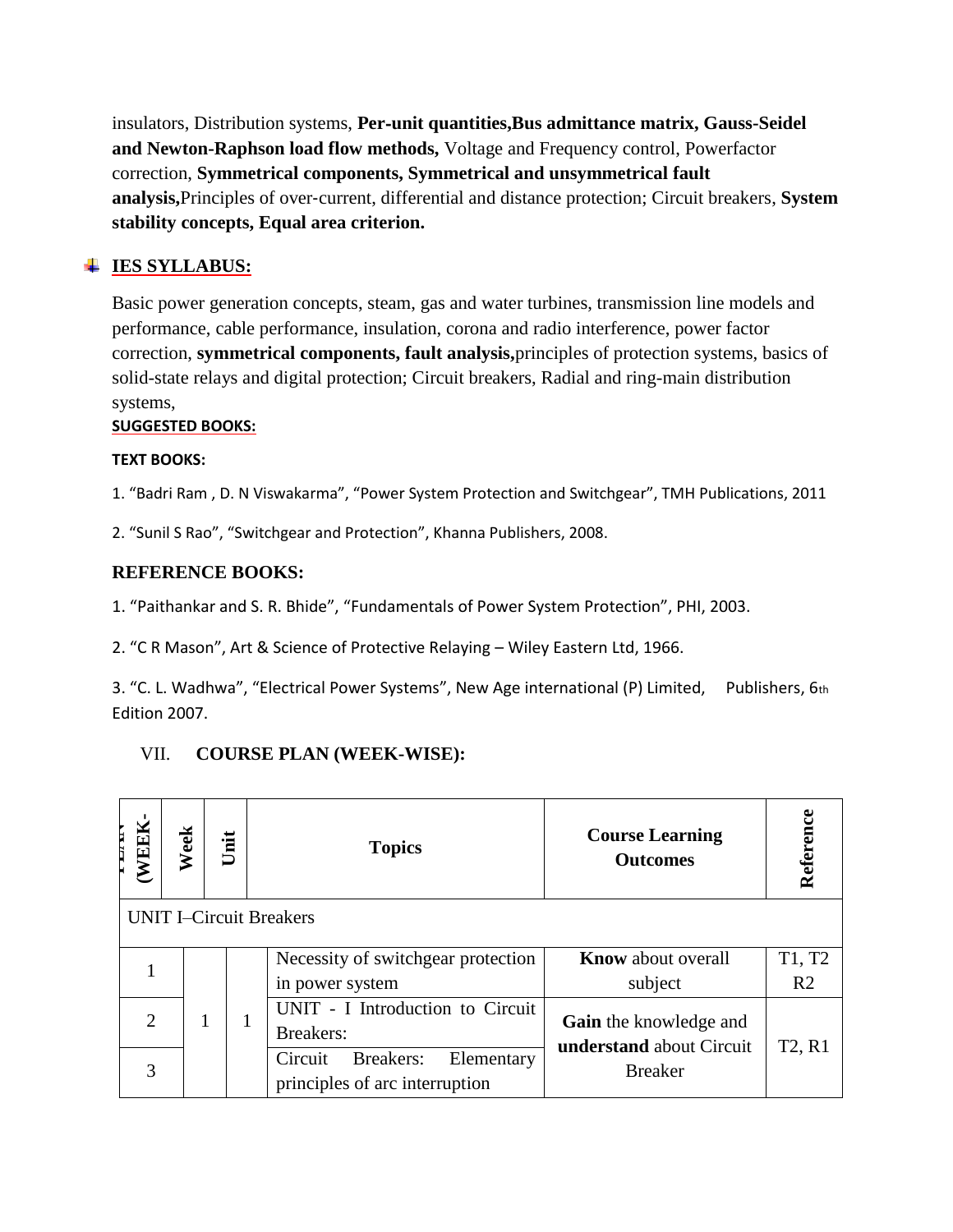| $\overline{4}$ |                |                |  | Recovery, Restriking Voltage                                                                                           |                                                                     |                                 |
|----------------|----------------|----------------|--|------------------------------------------------------------------------------------------------------------------------|---------------------------------------------------------------------|---------------------------------|
| 5              |                |                |  | voltages&Restriking<br>Recovery                                                                                        | <b>Demonstrate and Acquire</b>                                      |                                 |
|                | $\overline{2}$ |                |  | Phenomenon,                                                                                                            | the knowledgeabout                                                  | T <sub>2</sub> , R <sub>2</sub> |
| 6              |                |                |  | Average and Maximum RRRV                                                                                               | Restriking phenomenon.                                              |                                 |
| $\overline{7}$ |                |                |  | <b>Numerical Problems</b>                                                                                              | Gain the knowledge about                                            | T1, T2                          |
| 8              |                |                |  | Numerical Problems                                                                                                     | <b>RRRV</b>                                                         |                                 |
| 9              |                |                |  | Tutorial / Bridge Class #1                                                                                             | To clarify the doubts                                               |                                 |
| 10             |                |                |  | Current Chopping and Resistance<br>Switching                                                                           | Understandingthe                                                    |                                 |
| 11             |                |                |  | CB ratings and Specifications:<br><b>Types</b>                                                                         | knowledge of Circuit<br>Breaker rating and<br>specification.        | T <sub>2</sub> , R <sub>1</sub> |
| 12             |                | 3              |  | Numerical Problems                                                                                                     |                                                                     |                                 |
| 13             |                |                |  | Autore-closures                                                                                                        | CB rating and<br>specification                                      | T <sub>2</sub> , R <sub>1</sub> |
| 14             |                |                |  | Description and<br>Operation<br>of<br>of<br>following<br>circuit<br>types<br>breakers: Minimum Oil Circuit<br>breakers | <b>Understanding the</b><br>knowledge of Circuit<br>Breaker types.  | T <sub>2</sub> , R <sub>1</sub> |
| 15             |                |                |  | <b>Air Blast Circuit Breakers</b>                                                                                      | <b>Understanding the</b>                                            |                                 |
| 16             |                |                |  | Vacuum circuit breakers.                                                                                               | knowledge of Circuit                                                | T <sub>2</sub> , R <sub>1</sub> |
| 17             |                |                |  | SF6 circuit breakers.                                                                                                  | Breaker types.                                                      |                                 |
| 18             |                | $\overline{4}$ |  | <b>Revision and Problems on Unit</b><br>I                                                                              | <b>Overview</b>                                                     |                                 |
|                |                |                |  |                                                                                                                        | To Test the knowledge and                                           |                                 |
| 19             |                |                |  |                                                                                                                        | preparing students for final                                        |                                 |
|                |                |                |  | Mock Test-I                                                                                                            | examination                                                         |                                 |
|                |                |                |  | <b>UNIT - II Electromagnetic and Static Relays</b>                                                                     |                                                                     |                                 |
| 20             | $\overline{4}$ |                |  | Principle<br>Operation<br>of<br>and<br><b>Construction of Attracted armature</b>                                       | <b>Understanding the</b><br>concept of Relays and its<br>components | T1, T2,<br>R <sub>2</sub>       |
|                |                |                |  |                                                                                                                        | <b>Understanding the</b>                                            |                                 |
| 21             |                |                |  | Principle<br>Operation<br>of<br>and                                                                                    | concept of Relays and its                                           | T1, T2,                         |
|                |                | $\overline{2}$ |  | <b>Construction of Balanced Beam</b>                                                                                   | components                                                          | R <sub>2</sub>                  |
| 22             | 5              |                |  | of<br>Principle<br>Operation<br>and                                                                                    | <b>Understanding the</b><br>concept of Relays and its               | T1, T2,                         |
|                |                |                |  | <b>Construction of Induction Disc</b>                                                                                  | R <sub>2</sub><br>components                                        |                                 |
|                |                |                |  | Principle<br>of<br>Operation<br>and                                                                                    | <b>Understanding the</b>                                            | T1, T2,                         |
| 23             |                |                |  | Construction of Induction Cup relay                                                                                    | concept of Relays and its                                           | R2                              |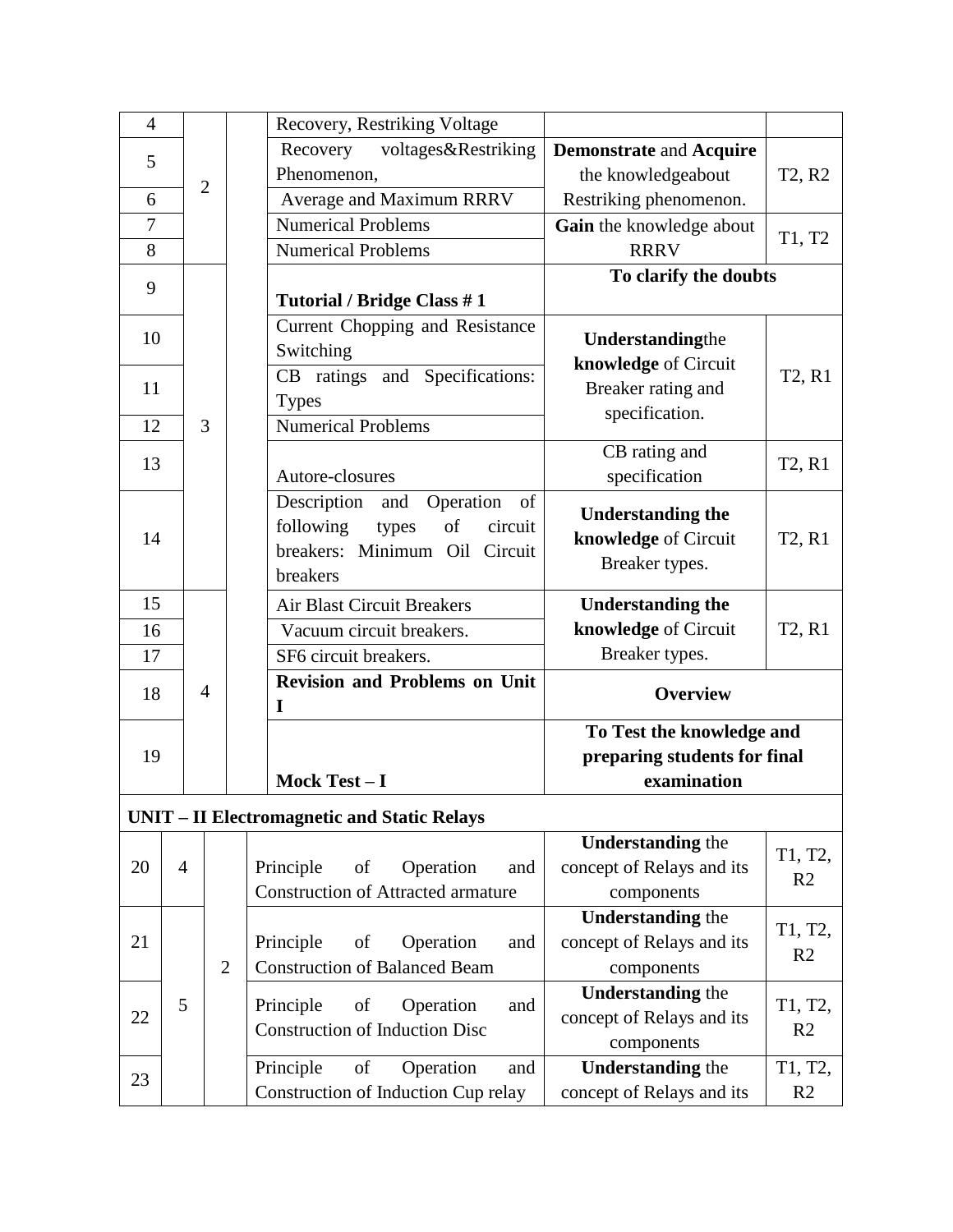|    |       |                |                                                      | components                                            |                |
|----|-------|----------------|------------------------------------------------------|-------------------------------------------------------|----------------|
| 24 |       |                | of Over Current<br><b>Types</b><br>Relays:           |                                                       |                |
|    |       |                | Instantaneous                                        | <b>Understanding the</b><br>concept of Relays and its | T1, T2,        |
| 25 |       |                | DMT and IDMT types Over Current                      | components                                            | R <sub>2</sub> |
|    |       |                | Relays                                               |                                                       |                |
|    |       |                | Types of Over Current Relays:                        | <b>Understanding the</b>                              |                |
| 26 |       |                | Instantaneous                                        | concept of Relays and its                             | T1, T2,        |
|    |       |                | DMT and IDMT types Over Current                      | components                                            | R <sub>2</sub> |
|    |       |                | Relays                                               |                                                       |                |
|    | 6     |                |                                                      | <b>Understanding the</b>                              | T1, T2,        |
| 27 |       |                |                                                      | <b>Knowledge of Relays and</b>                        | R <sub>2</sub> |
|    |       |                | Application of relays                                | its components                                        |                |
|    |       |                | Universal torque equation                            | To Gain the knowledge                                 | T1, T2,        |
| 28 |       |                | Distance<br>relays:<br>Impedance,                    | about Torque equation.                                | R <sub>2</sub> |
|    |       |                | Reactance                                            | <b>Understanding the</b>                              |                |
|    |       |                |                                                      | concept of Relays and its                             | T1, T2,        |
| 29 |       |                | Mho and Off-Set Mho relays                           | types                                                 | R <sub>2</sub> |
|    |       |                |                                                      |                                                       | T1, T2,        |
| 30 |       |                | Universal torque equation                            | To Gain the knowledge<br>about Torque equation.       | R1, R2,        |
|    |       |                | Distance<br>relays:<br>Impedance,                    |                                                       |                |
|    |       |                | Reactance                                            | <b>Understanding the</b>                              |                |
| 31 |       |                |                                                      | concept of Relays and its                             | T1, T2,        |
|    |       |                | Mho and Off-Set Mho relays                           | types                                                 | R <sub>2</sub> |
|    |       |                |                                                      | To Gain the knowledge                                 |                |
| 32 |       |                | Characteristics of Distance Relays                   | about characteristics and                             | T1, T2,        |
|    |       |                | and Comparison                                       | comparison.                                           | R <sub>2</sub> |
|    | 7     |                |                                                      | <b>Understanding the</b>                              |                |
|    |       |                |                                                      | knowledge about                                       | T1, T2,        |
| 33 |       | $\overline{2}$ | Static Relays: Static Relays verses                  | characteristics of static                             | R <sub>2</sub> |
|    |       |                | Electromagnetic Relays.                              | relays.                                               |                |
| 34 |       |                | <b>Revision and Problems on Unit II</b>              | <b>Overview</b>                                       |                |
|    |       |                |                                                      | To Test the knowledge and                             |                |
| 35 |       |                |                                                      | preparing students for final                          |                |
|    |       |                | Mock Test - II                                       | examination                                           |                |
|    |       |                |                                                      |                                                       |                |
|    |       |                | <b>UNIT-III Protection of Power System Equipment</b> |                                                       |                |
|    |       |                | Protection<br>against<br>of<br>generators            | To Understand the                                     | T1, T2,        |
| 36 | $8\,$ | 3              | faults,<br>Rotor<br>faults,<br><b>Stator</b><br>and  | concept of fault in                                   | R <sub>2</sub> |
|    |       |                |                                                      |                                                       |                |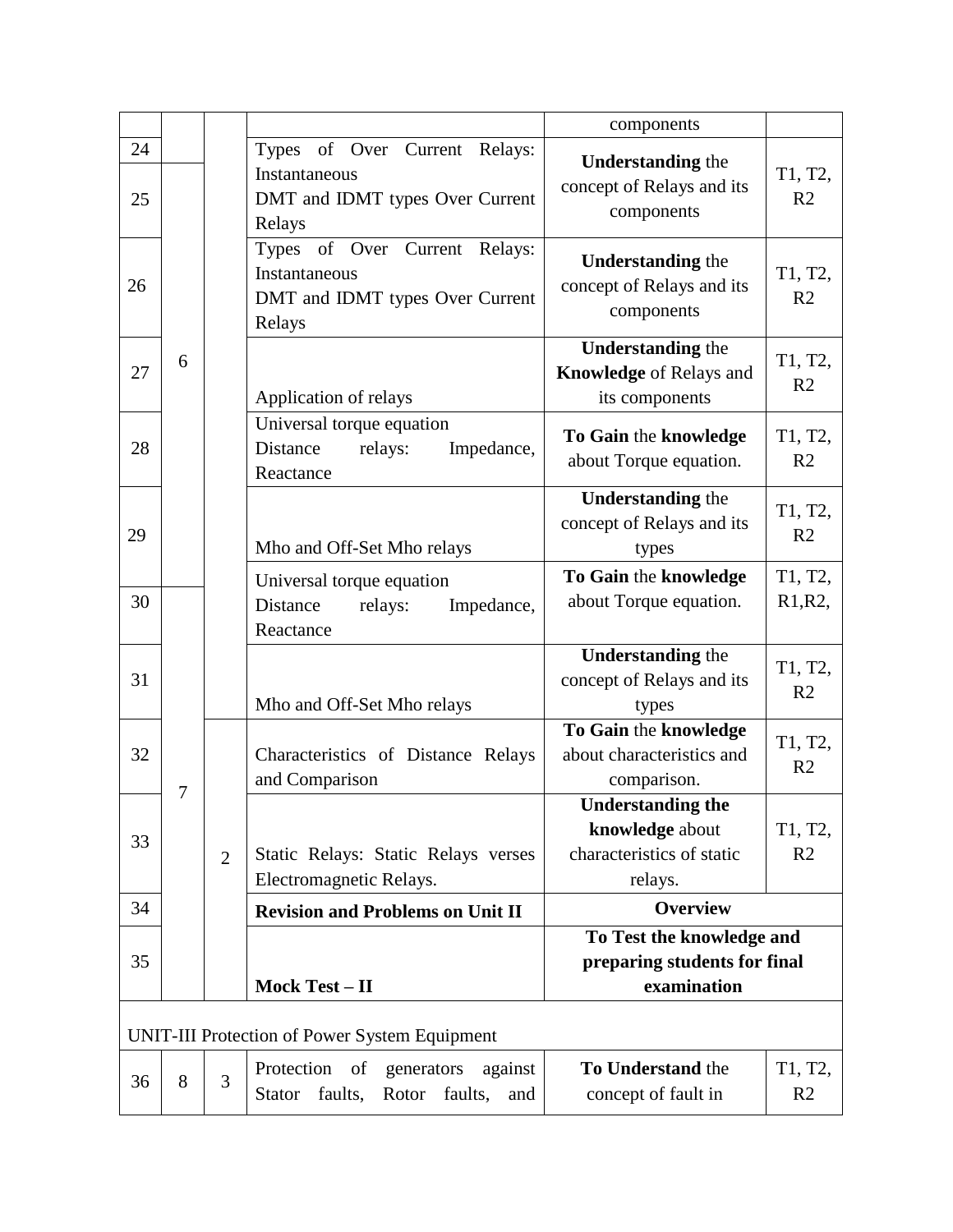|    |    |                | <b>Abnormal Conditions</b>               | Generator.                    |                                 |
|----|----|----------------|------------------------------------------|-------------------------------|---------------------------------|
|    |    |                |                                          |                               |                                 |
|    |    |                |                                          | To Gain the knowledge         |                                 |
| 37 |    |                |                                          | about earth fault             | T1, T2,                         |
|    |    |                | <b>Restricted Earth fault Protection</b> | protection.                   | R <sub>2</sub>                  |
|    |    |                |                                          | <b>To Understand and Gain</b> |                                 |
| 38 |    |                |                                          | the knowledge about inter-    | T1, T2,<br>R <sub>2</sub>       |
|    |    |                | <b>Inter-turn fault Protection</b>       | turn fault and protection.    |                                 |
|    |    |                |                                          | <b>To Understand and Gain</b> |                                 |
| 39 |    |                |                                          | the knowledge about Fast      | T1, T2,                         |
|    |    |                | Numerical Problems on % Winding          | decoupled load flow           | R <sub>2</sub>                  |
|    |    |                | Unprotected                              | method                        |                                 |
| 40 |    |                |                                          | Applying the concepts to      | T1, T2                          |
|    |    |                | <b>Numerical Problems</b>                | solve the problems            |                                 |
|    |    |                | of<br>transformers:<br>Protection        | To Know the concept of        | T1, T2,                         |
| 41 |    |                | Percentage Differential Protection       | Protection of transformers    | R <sub>2</sub>                  |
|    |    |                |                                          |                               |                                 |
|    |    |                |                                          | To Apply and Gain the         | T1, T2,                         |
|    |    |                | Numerical Problem on Design of CT        | Knowledge by solving          | R <sub>2</sub> , R <sub>3</sub> |
| 42 |    |                | s Ratio                                  | different problems            |                                 |
|    |    |                | <b>Buchholtz relay Protection</b>        | <b>Understanding the</b>      | T1, T2,                         |
| 43 |    |                | Protection of Lines: Over Current        | knowledge of relay            | R <sub>2</sub>                  |
| 44 | 9  |                | <b>Carrier Current relays</b>            | protection                    |                                 |
| 45 |    |                | Three-zone distance relay protection     | <b>Understanding the</b>      |                                 |
|    |    | 3              | using Impedance relays                   | knowledge of relay            | T1, T2,                         |
| 46 |    |                | Protection of Bus bars - Differential    | protection.                   | R <sub>2</sub>                  |
|    |    |                | protection.                              |                               |                                 |
| 47 |    |                | <b>Revision and Problems on Unit II</b>  | <b>Overview</b>               |                                 |
|    |    |                | <b>UNIT IV</b> – Neutral Grounding       |                               |                                 |
|    |    |                |                                          | <b>Understanding the</b>      |                                 |
| 48 |    |                |                                          | knowledge of                  | T1, T2                          |
|    |    |                | <b>Ungrounded Neutral Systems</b>        | <b>Undergrounded Neutral</b>  | R <sub>2</sub>                  |
|    |    |                |                                          | system                        |                                 |
|    | 10 | $\overline{4}$ |                                          | <b>To Understand and Gain</b> |                                 |
| 49 |    |                |                                          | the Knowledge about           | T1, T2                          |
|    |    |                | Effects of Ungrounded Neutral on         | <b>Undergrounded Neutral</b>  | R <sub>2</sub>                  |
|    |    |                | system performance                       | system                        |                                 |
| 50 |    |                | Methods of Neutral Grounding             | To Understand the             | T1, T2                          |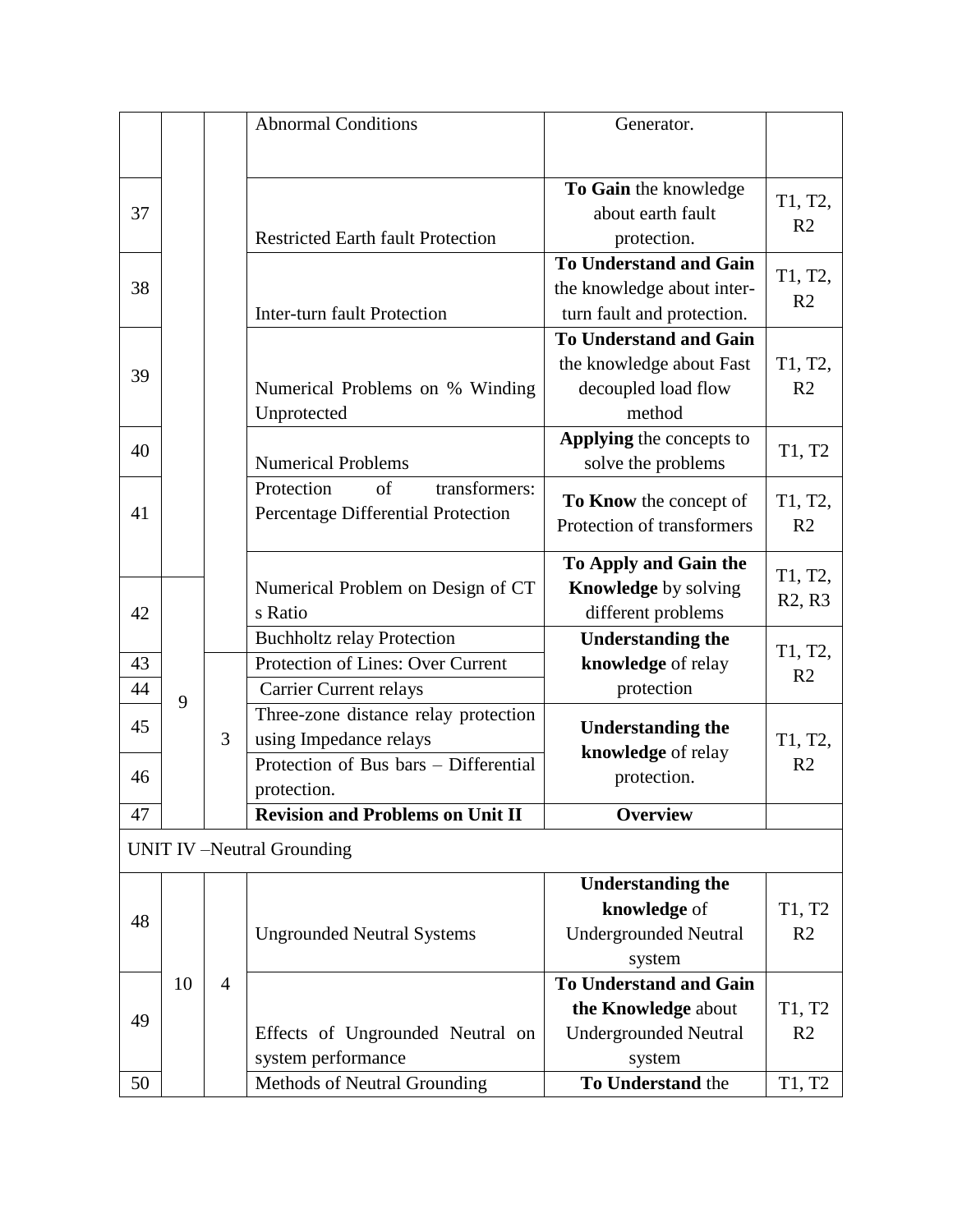|    |    |   |                                         | concept of methods etc.        | R <sub>2</sub>           |
|----|----|---|-----------------------------------------|--------------------------------|--------------------------|
|    |    |   |                                         | To Test the knowledge and      |                          |
| 51 |    |   |                                         | preparing students for final   |                          |
|    |    |   | Tutorial / Bridge Class # 2             | examination                    |                          |
|    |    |   |                                         | <b>Understanding the</b>       |                          |
| 52 |    |   |                                         | knowledge of Solid             | T1, T2                   |
|    |    |   | Solid Grounding                         | grounded                       | R <sub>2</sub>           |
|    |    |   |                                         | To Gain the Knowledge          | T1, T2                   |
| 53 |    |   |                                         | about Resistance               | R <sub>2</sub>           |
|    |    |   | <b>Resistance Grounding</b>             | grounding.                     |                          |
|    |    |   |                                         | <b>Understand</b><br>the       | T1, T2                   |
| 54 | 11 |   |                                         | <b>of</b><br>Knowledge<br>Arc  | R <sub>2</sub>           |
|    |    |   | <b>Reactance - Arcing Grounds</b>       | grounding.                     |                          |
|    |    |   |                                         | <b>To Understand and Gain</b>  | T1, T2                   |
| 55 |    |   |                                         | the knowledge of               | R1,R2                    |
|    |    |   | Grounding Practices.                    | grounding Practices.           |                          |
| 56 |    |   | <b>Revision and Problems on Unit IV</b> | <b>Overview</b>                |                          |
|    |    |   |                                         | To Test the knowledge and      |                          |
| 57 |    |   |                                         | preparing students for final   |                          |
|    |    |   |                                         | examination                    |                          |
|    |    |   | <b>Mock Test - III</b>                  |                                |                          |
|    |    |   | UNIT V-Protection against Over Voltage  |                                |                          |
|    |    |   | Generation of Over Voltages<br>in       | To Know about generation       | T1,T2,                   |
| 58 |    |   | <b>Power Systems</b>                    | of Over Voltages.              | R <sub>2</sub>           |
|    |    |   |                                         | To<br><b>Understand</b><br>the |                          |
| 59 | 12 |   |                                         | concept                        | T1,T2,                   |
|    |    |   | Protection against Lightning Over       | of<br>Protection<br>against    | R <sub>2</sub>           |
|    |    |   | Voltages                                | Lightning                      |                          |
|    |    |   |                                         | <b>Understand the</b>          | T1,T2,                   |
| 60 |    |   |                                         | knowledge of Lighting          | R <sub>2</sub>           |
|    |    | 5 | Valve type Lighting Arresters           | Arresters.                     |                          |
|    |    |   |                                         | <b>Understand the</b>          |                          |
| 61 |    |   |                                         | knowledge of Lighting          | T1,T2,<br>R <sub>2</sub> |
|    |    |   | Zinc-Oxide Lighting Arresters           | Arresters.                     |                          |
|    | 13 |   |                                         | To Test the knowledge and      |                          |
| 62 |    |   |                                         | preparing students for final   |                          |
|    |    |   | Tutorial / Bridge Class #3              | examination                    |                          |
| 63 |    |   |                                         | <b>Understand the concept</b>  | T1,T2,                   |
|    |    |   | <b>Insulation Co-ordination</b>         | of Insulation Co-              | R <sub>2</sub>           |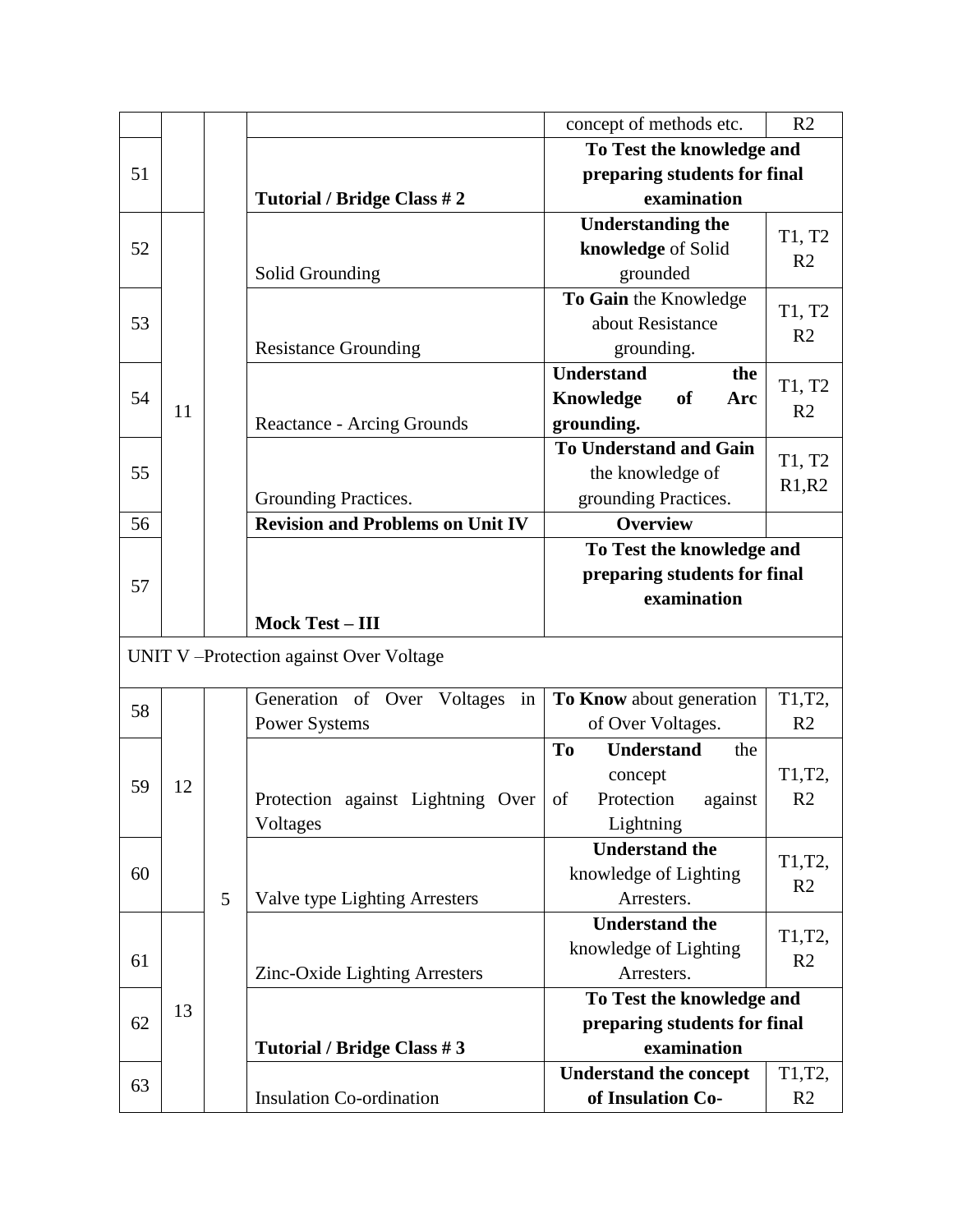|                                                                                         |              |                                      | ordination.                   |                           |  |  |  |  |  |
|-----------------------------------------------------------------------------------------|--------------|--------------------------------------|-------------------------------|---------------------------|--|--|--|--|--|
|                                                                                         |              |                                      |                               |                           |  |  |  |  |  |
| 64                                                                                      |              |                                      | <b>To Understand the</b>      | T1,T2,                    |  |  |  |  |  |
|                                                                                         |              | <b>BIL, Impulse Ratio</b>            | concept of Impulse Ratio.     | R <sub>2</sub>            |  |  |  |  |  |
| 65                                                                                      |              |                                      | <b>To Understand and Gain</b> | T1, T2,                   |  |  |  |  |  |
|                                                                                         |              |                                      | the knowledge of Standard     | R <sub>2</sub>            |  |  |  |  |  |
|                                                                                         |              | <b>Standard Impulse Test Wave</b>    | <b>Impulse Test Wave</b>      |                           |  |  |  |  |  |
|                                                                                         |              |                                      | <b>To Understand and Gain</b> |                           |  |  |  |  |  |
| 66                                                                                      | 14           |                                      | the knowledge of Volt-        | T1, T2,<br>R <sub>2</sub> |  |  |  |  |  |
|                                                                                         |              | <b>Volt-Time Characteristics</b>     | Time Characteristics.         |                           |  |  |  |  |  |
|                                                                                         |              |                                      | To Test the knowledge and     |                           |  |  |  |  |  |
| 67                                                                                      |              |                                      | preparing students for final  |                           |  |  |  |  |  |
|                                                                                         |              |                                      | examination                   |                           |  |  |  |  |  |
|                                                                                         |              | Mock Test - IV                       |                               |                           |  |  |  |  |  |
| 68                                                                                      |              | <b>Revision</b>                      | <b>Overview</b>               |                           |  |  |  |  |  |
|                                                                                         | <b>Extra</b> | Tutorial / Bridge Class #4           | To clarify the doubts         |                           |  |  |  |  |  |
| <b>Classes</b>                                                                          |              | Unit I – Unit V: Revision            | <b>Overview</b>               |                           |  |  |  |  |  |
| <b>Contents Beyond the Syllabus: Protection Circuit in Power Electronics Components</b> |              |                                      |                               |                           |  |  |  |  |  |
|                                                                                         |              | <b>II Mid Examinations (Week 15)</b> |                               |                           |  |  |  |  |  |

|                      | <b>Program Outcomes</b> |                             |                |                 |                 |                 |                |            |                 |             |                |                | Program<br><b>Specific</b><br><b>Outcomes</b> |                |
|----------------------|-------------------------|-----------------------------|----------------|-----------------|-----------------|-----------------|----------------|------------|-----------------|-------------|----------------|----------------|-----------------------------------------------|----------------|
|                      | PO1                     | P <sub>O</sub> <sub>2</sub> | PO3            | P <sub>04</sub> | PO <sub>5</sub> | PO <sub>6</sub> | PO7            | <b>PO8</b> | P <sub>09</sub> | <b>PO10</b> | <b>PO11</b>    | PO12           | <b>PSO1</b>                                   | <b>PSO2</b>    |
| CO<br>$\mathbf{1}$   | $\overline{\mathbf{3}}$ | $\overline{2}$              | 1              | $\mathbf{1}$    | $\blacksquare$  | $\blacksquare$  | $\blacksquare$ | ۰          | $\blacksquare$  |             | $\blacksquare$ | $\mathbf{1}$   | 1                                             | 1              |
| CO<br>$\overline{2}$ | 3                       | 3                           | $\overline{2}$ | $\overline{2}$  | $\blacksquare$  | $\mathbf{1}$    | 1              | ٠          |                 |             |                | $\overline{2}$ | $\boldsymbol{2}$                              | $\overline{2}$ |
| CO<br>3              | 3                       | $\mathbf{3}$                | $\overline{2}$ | $\overline{2}$  | $\blacksquare$  | $\overline{2}$  | $\overline{2}$ | ٠          |                 |             | $\blacksquare$ | $\overline{2}$ | 3                                             | $\overline{2}$ |
| CO                   | 3                       | 3                           | $\overline{2}$ | $\overline{2}$  |                 | $\overline{2}$  | $\overline{2}$ |            |                 |             |                | $\overline{2}$ | 3                                             | $\overline{2}$ |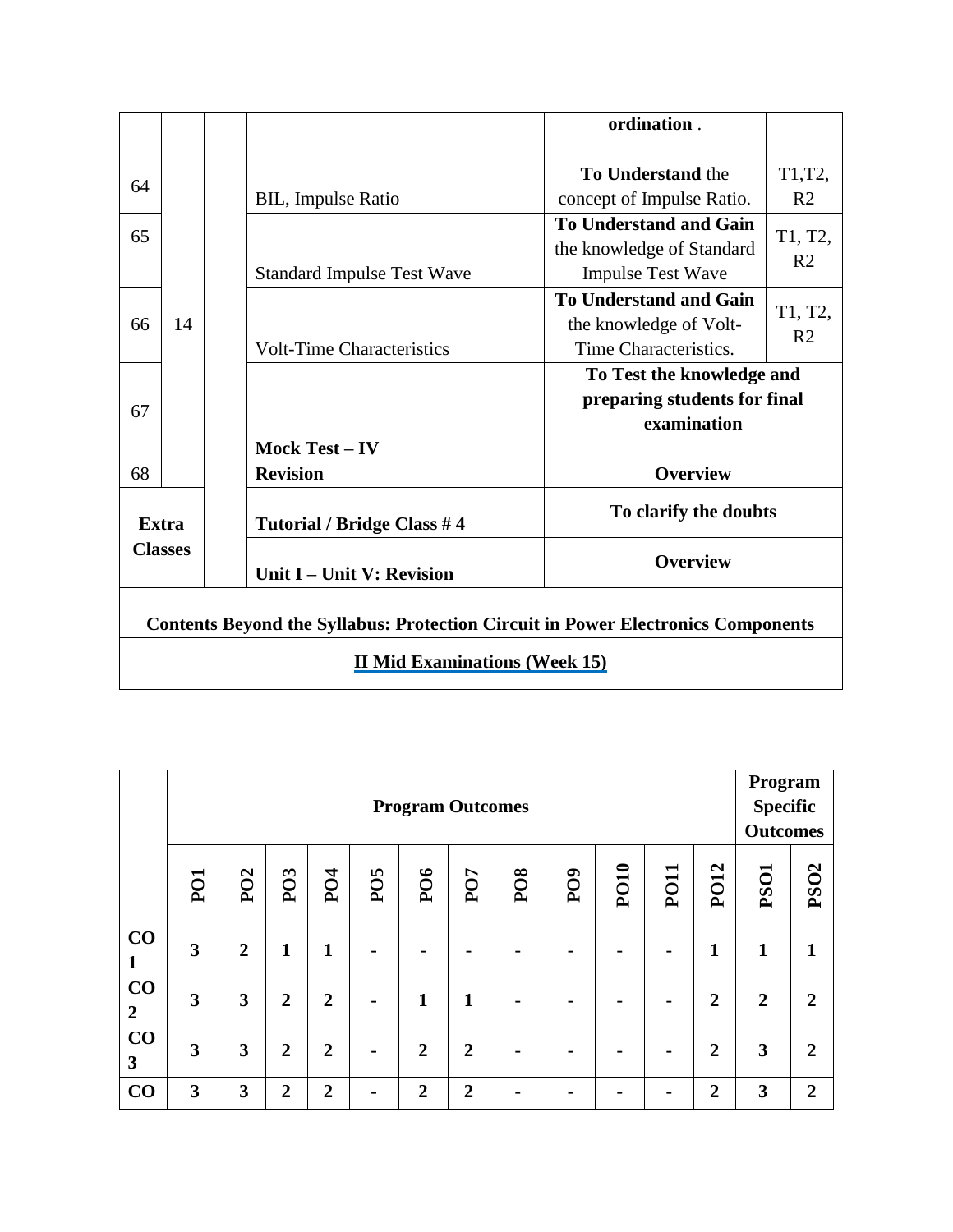| $ $ CO        | $\mathbf{3}$ | $\mathbf{3}$ | $\mathbf{2}$ | $2^{\square}$ | $\sim$                          | $\overline{2}$ | 2 | $\blacksquare$ | $\sim$ | $\blacksquare$ | $\blacksquare$ | $\overline{2}$ |           |                |
|---------------|--------------|--------------|--------------|---------------|---------------------------------|----------------|---|----------------|--------|----------------|----------------|----------------|-----------|----------------|
| $\bf{A}$<br>G | $\mathbf{3}$ |              |              |               | 2.8   1.8   1.6   -   1.4   1.4 |                |   | $\blacksquare$ | $\sim$ | $-1$           | $\blacksquare$ |                | $1.8$ 2.4 | $\overline{2}$ |

**VIII. MAPPING COURSE OUTCOMES LEADING TO THE ACHIEVEMENT OFPROGRAM OUTCOMES AND PROGRAM SPECIFIC OUTCOMES: IX. QUESTION BANK:**

## **UNIT I**

| S.No           | Question                                                                                                                                                                                                                                                                                                                                                        | <b>Blooms</b>         | <b>Course</b>  |
|----------------|-----------------------------------------------------------------------------------------------------------------------------------------------------------------------------------------------------------------------------------------------------------------------------------------------------------------------------------------------------------------|-----------------------|----------------|
|                |                                                                                                                                                                                                                                                                                                                                                                 | <b>Taxonomy Level</b> | <b>Outcome</b> |
| $\mathbf{1}$   | Brief discuss the different methods of arc<br>interruption in case of circuit breakers?                                                                                                                                                                                                                                                                         | Knowledge             | $\overline{2}$ |
| $\overline{2}$ | In a short circuit test on 220 kV, 3-phase<br>system with breaker gave the results as:<br>P.f of the fault is 0.6 and recovery voltage<br>is 0.85 times the full line voltage. The<br>breaking current is symmetrical and<br>restriking transient has a natural<br>frequency of 10kHZ. Calculate the RRR V<br>for i) Grounded fault and ii) Ungrounded<br>fault | Derive                | 3              |
| 3              | What is meant by circuit breaker? Discuss<br>the phenomenon of arc formation in a<br>CB.                                                                                                                                                                                                                                                                        | Knowledge             | 2              |
| 4              | Explain the concepts of recovery voltage<br>and restriking voltages?                                                                                                                                                                                                                                                                                            | Knowledge             | $\overline{2}$ |
| 5              | Discuss the air blast circuit breakers'<br>ratings and its advantages                                                                                                                                                                                                                                                                                           | Knowledge             | $\overline{2}$ |
| 6              | Explain the types of SF6 circuit breakers<br>with neat diagrams?                                                                                                                                                                                                                                                                                                | Knowledge             | 2              |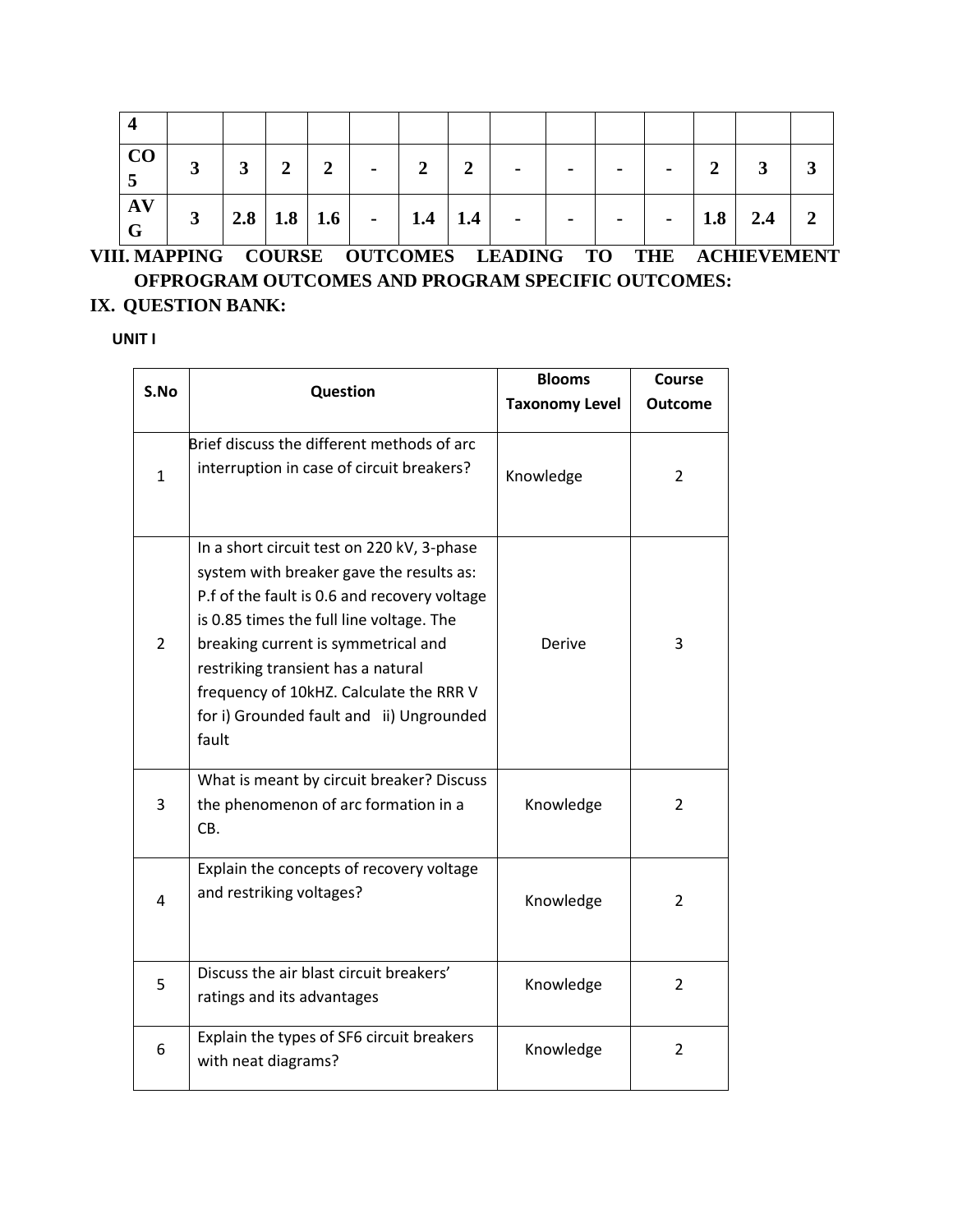| $\overline{7}$ | List out the merits and limitations of air<br>blast circuit breaker?                                                                                                                                                                                                                                                                               | Knowledge | 2              |
|----------------|----------------------------------------------------------------------------------------------------------------------------------------------------------------------------------------------------------------------------------------------------------------------------------------------------------------------------------------------------|-----------|----------------|
| 8              | Explain the properties of SF6 gas and how<br>it is used for circuit breakers?                                                                                                                                                                                                                                                                      | Knowledge | $\overline{2}$ |
| 9              | Explain the concept of resistance<br>switching of a circuit breaker with an<br>equivalent circuit?                                                                                                                                                                                                                                                 | Applying  | 2              |
| 10             | In a short circuit test on a CB, the<br>following readings were obtained on<br>single frequency transient.<br>$\mathbf{i}$<br>Time<br>reach<br>the<br>to<br>peak<br>restriking voltage is $50\mu$ sec.<br>$\mathbf{ii}$<br>The peak restriking voltage is<br>100kV. Find<br>the<br>average<br><b>RRRV</b> and<br>Frequency of oscillations<br>iii) | Derive    | 4              |
| 11             | Describe the principle of operation of air<br>blast circuit breakers?                                                                                                                                                                                                                                                                              | Knowledge | $\overline{2}$ |
| 12             | Compare the operation of vacuum circuit<br>breaker with SF6 circuit breaker?                                                                                                                                                                                                                                                                       | Knowledge | $\overline{2}$ |

## **UNIT II**

| S.No          | <b>Question</b>                                                                                                                                                         | <b>Blooms</b><br><b>Taxonomy Level</b> | Course<br><b>Outcome</b> |
|---------------|-------------------------------------------------------------------------------------------------------------------------------------------------------------------------|----------------------------------------|--------------------------|
| 1             | What is an impedance relay? Discuss<br>its principle of operation. Show its<br>characteristics R-X diagram. List out its<br>merits for transmission line<br>protection. | Derive                                 | 4                        |
| $\mathcal{P}$ | Explain the hinged armature type                                                                                                                                        | Knowledge                              | $\mathcal{P}$            |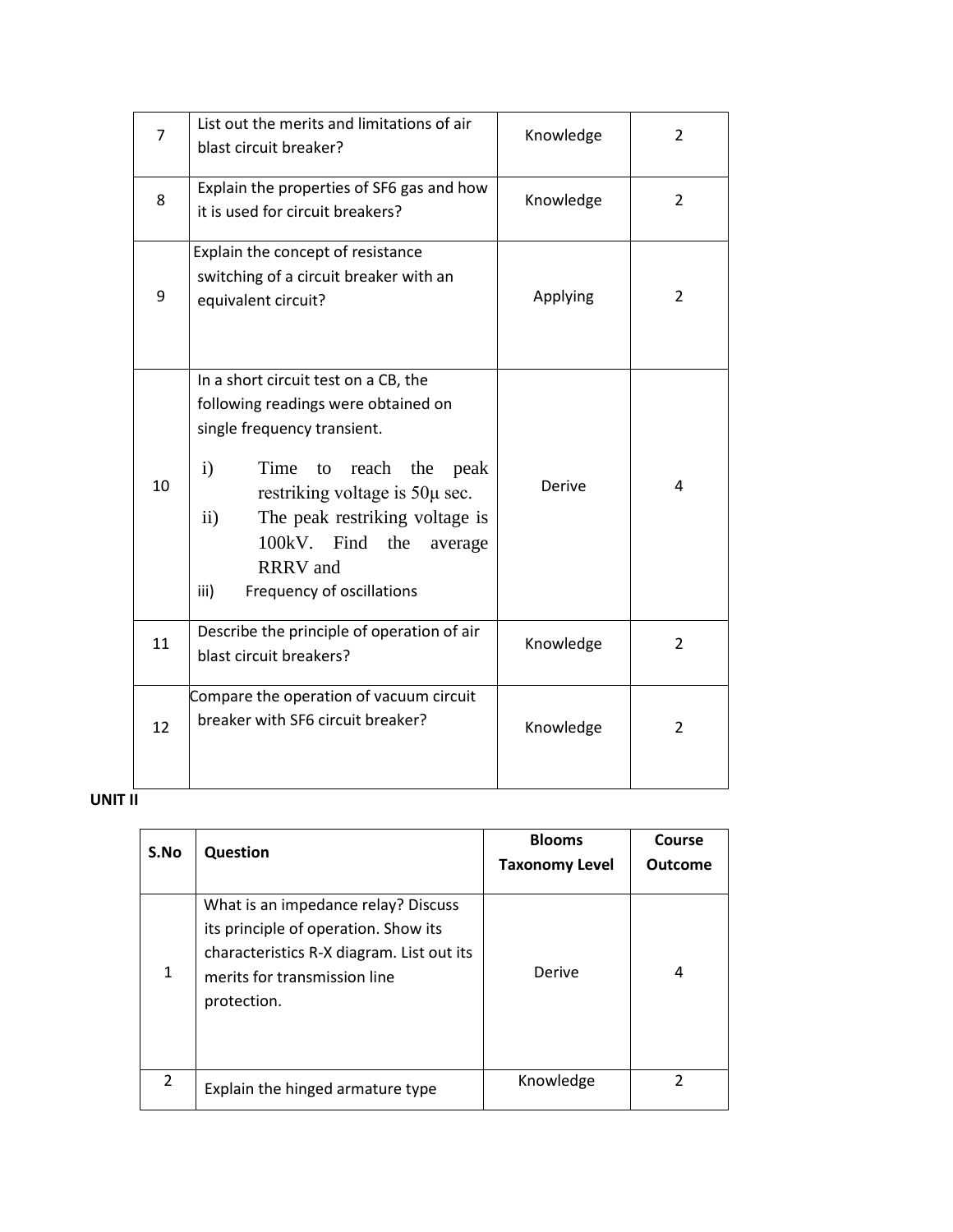|   | relay with neat sketch?                                                                                       |           |                |
|---|---------------------------------------------------------------------------------------------------------------|-----------|----------------|
| 3 | Explain about the principle of<br>operation of biased differential relay<br>with necessary equations?         | Applying  | 3              |
| 4 | Explain about MHO relay and OFF SET<br>MHO relays with their characteristics?                                 | Applying  | 3              |
| 5 | Discuss the operating principle of an<br>impedance relay and the draw its<br>Characteristics on R-X<br>plane? | Knowledge | $\overline{2}$ |
| 6 | Explain functions of induction disc<br>relay with neat diagram?                                               | Knowledge | $\overline{2}$ |
| 7 | Explain the operation of induction cup<br>relay with neat diagram?                                            | Knowledge | $\overline{2}$ |
| 8 | What are the various types of over<br>current relay? Discuss the IDMT relays<br>characteristics               | Knowledge | $\overline{2}$ |

# **UNIT III**

| S.No          | <b>Question</b>                                                                                                                                                                                                                                                                                                           | <b>Blooms Taxonomy</b><br>Level | Course<br><b>Outcome</b> |
|---------------|---------------------------------------------------------------------------------------------------------------------------------------------------------------------------------------------------------------------------------------------------------------------------------------------------------------------------|---------------------------------|--------------------------|
| 1             | Explain the restricted earth fault<br>protection by differential system in<br>the protection of an alternator<br>winding?                                                                                                                                                                                                 | Understanding                   | $\mathfrak{p}$           |
| $\mathcal{P}$ | A 11 kV, 100 MVA alternator is<br>grounded through a resistance of 10<br>ohms. The current transformers have<br>a ratio of 1000/5. The relay is set to<br>operate when there is an out of<br>balance current of 0.5 A. Find the<br>percentage of generator winding<br>protected by percentage differential<br>protection? | Solving                         | 3                        |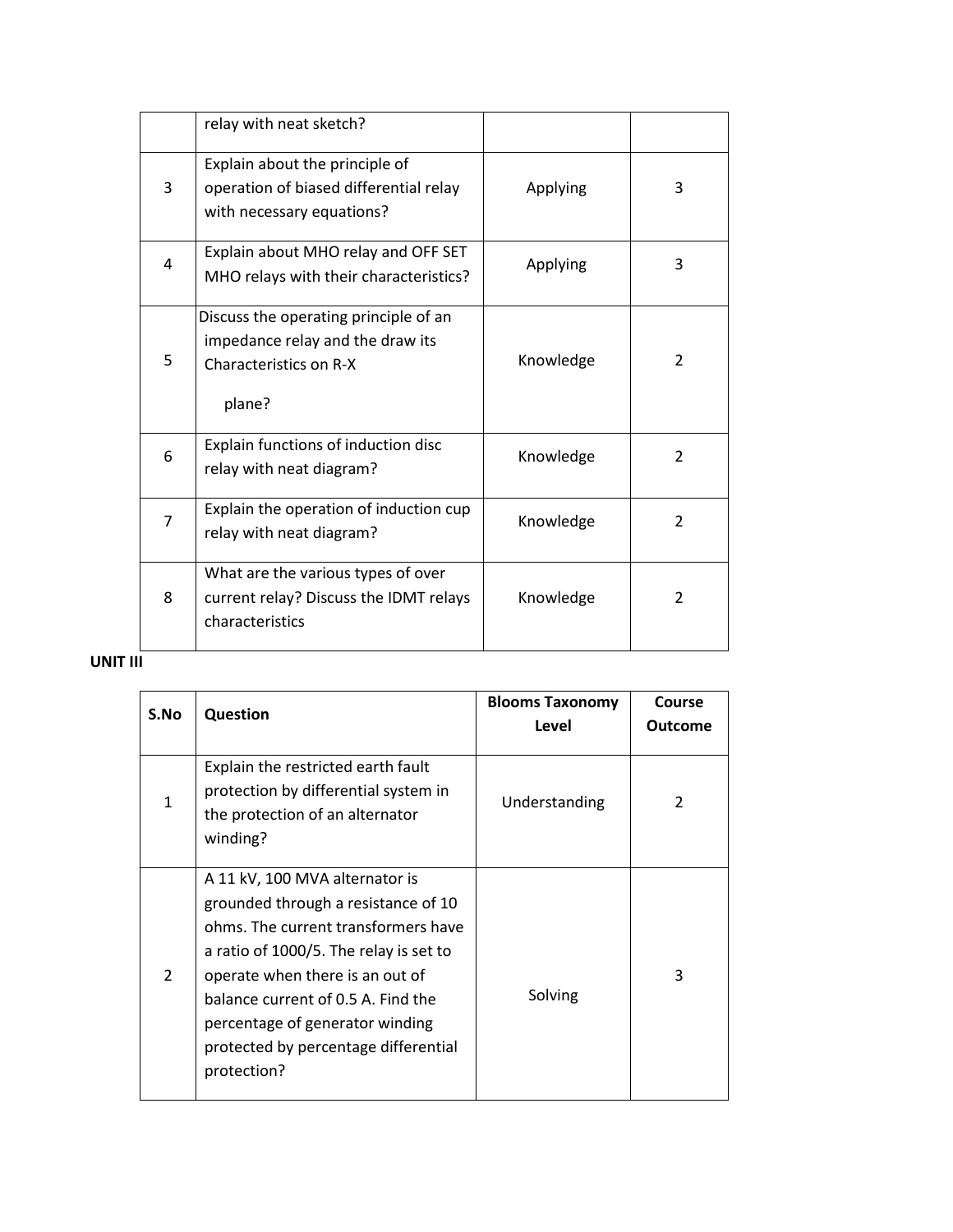| 3  | Discuss the various faults occurred in<br>the transformer and write the<br>protection scheme for each fault?                                                                                                                                             | Knowledge            | 3 |
|----|----------------------------------------------------------------------------------------------------------------------------------------------------------------------------------------------------------------------------------------------------------|----------------------|---|
| 4  | Explain the protection device for a<br>transformer that gives protection<br>from internal<br>Faults.                                                                                                                                                     | Applying             | 3 |
| 5  | A 3 phase, 11/33KV star delta<br>connected power transformer is<br>protected by differential protection.<br>The CTs on the LV side have a current<br>ratio of 300/5. What must be the<br>ratio of CTs on the HV side? Draw the<br>connection diagram?    | Applying,<br>Solving | 5 |
| 6  | Explain how the rotor of an<br>alternator will be protected by field<br>ground fault protection?                                                                                                                                                         | Knowledge            | 3 |
| 7  | Describe the stator protection of<br>alternator by percentage differential<br>protection with neat sketch?                                                                                                                                               | Knowledge            | 3 |
| 8  | blain how the transformer is protected<br>from overheating problem?                                                                                                                                                                                      | Knowledge            | 3 |
| 9  | Explain how the transformer is<br>protected from overheating<br>problem?                                                                                                                                                                                 | Knowledge            | 3 |
| 10 | A 3 $\phi$ , transformer having line voltage<br>ratio 0.4/11 kV is connected in star<br>delta and protective transformer on<br>the 400 V side have a CT ratio of<br>500/5. What must be the ratio of the<br>protective transformers on the 11kV<br>side? | Applying,<br>Solving | 4 |
| 11 | Explain transverse percentage<br>differential protection for multi<br>winding generators                                                                                                                                                                 | Knowledge            | 3 |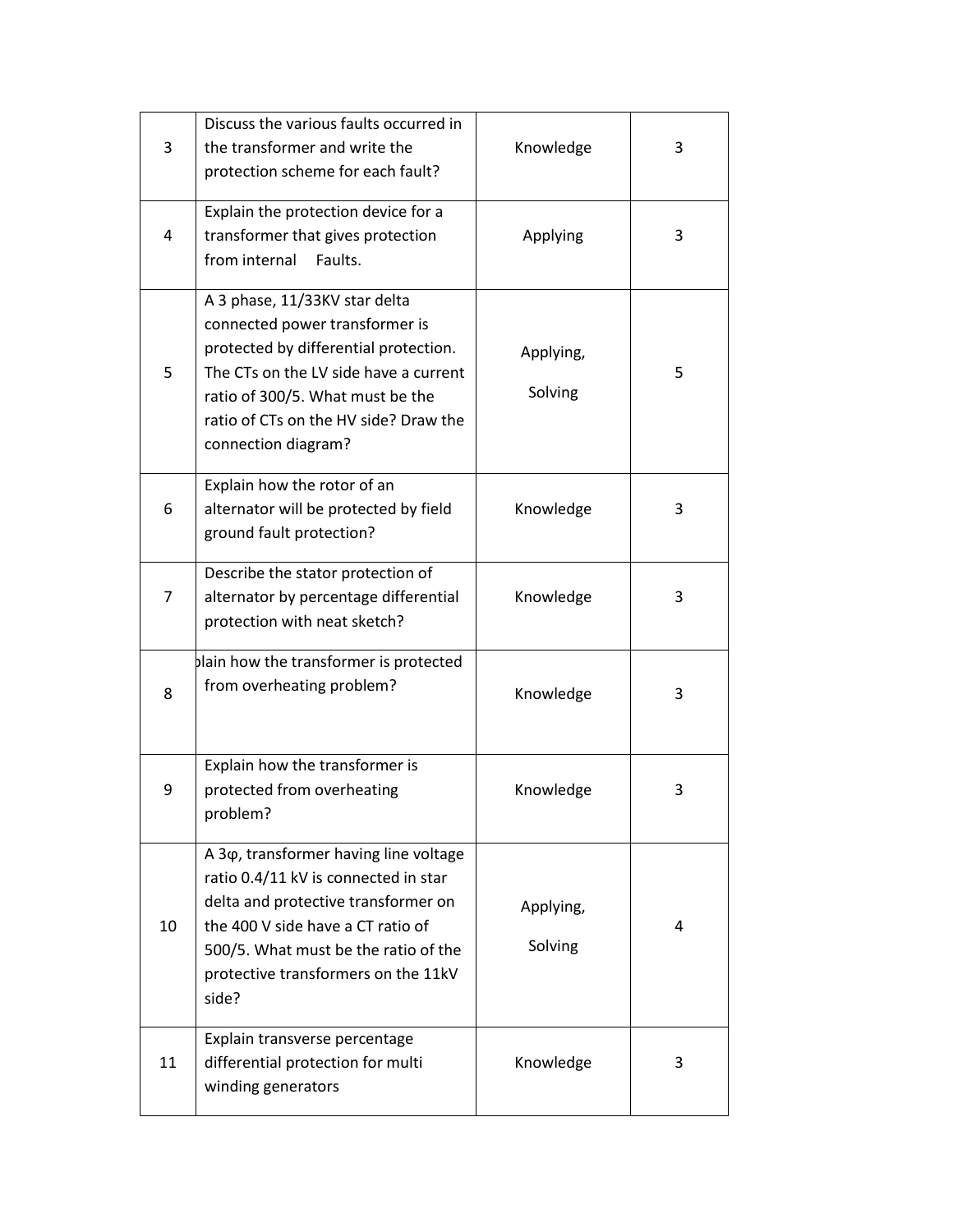| 12 | A Star connected 3-φ, 25MVA, 11kV<br>generator has a per phase reactance<br>of 12%. It is protected by merz-price<br>circulating current principle which is<br>set to operate for fault current not<br>less than 170 A. Find the value of<br>earth resistance to be provided in<br>order to ensure that only 12% of the<br>generator winding remains<br>unprotected. | Applying,<br>Solving | 5 |
|----|----------------------------------------------------------------------------------------------------------------------------------------------------------------------------------------------------------------------------------------------------------------------------------------------------------------------------------------------------------------------|----------------------|---|
| 13 | Explain the protection against<br>magnetizing inrush current of a<br>transformer?                                                                                                                                                                                                                                                                                    | Knowledge            | 3 |
| 14 | Draw and explain the connection of<br>current transformer secondaries for<br>differential protection of star delta<br>connected power transformer?                                                                                                                                                                                                                   | Knowledge            | 3 |

## **UNIT IV**

| S.No           | Question                                                                        | <b>Blooms</b><br><b>Taxonomy</b><br>Level | Course<br>Outcome |
|----------------|---------------------------------------------------------------------------------|-------------------------------------------|-------------------|
| $\mathbf{1}$   | Explain the differences between<br>grounded and un grounded neutral<br>systems? | Solving                                   | 4                 |
| $\overline{2}$ | <b>Explaineffects of Ungrounded</b><br>Neutral on system performance?           | Solving                                   | 4                 |
| 3              | What are the different methods of<br>Neutral Grounding?                         | Solving                                   | 4                 |
| 4              | Explain Solid Grounding method?<br>Write its merits and demerits?               | Applying                                  | 4                 |
| 5              | <b>Explain Resistance</b><br>Groundingmethod? Write its<br>merits and demerits? | Applying                                  | 4                 |
| 6              | Explain Reactance - Arcing<br>Groundsmethod? Write its merits<br>and demerits?  | Solving                                   | 4                 |
| $\overline{7}$ | What are the different Grounding                                                |                                           |                   |